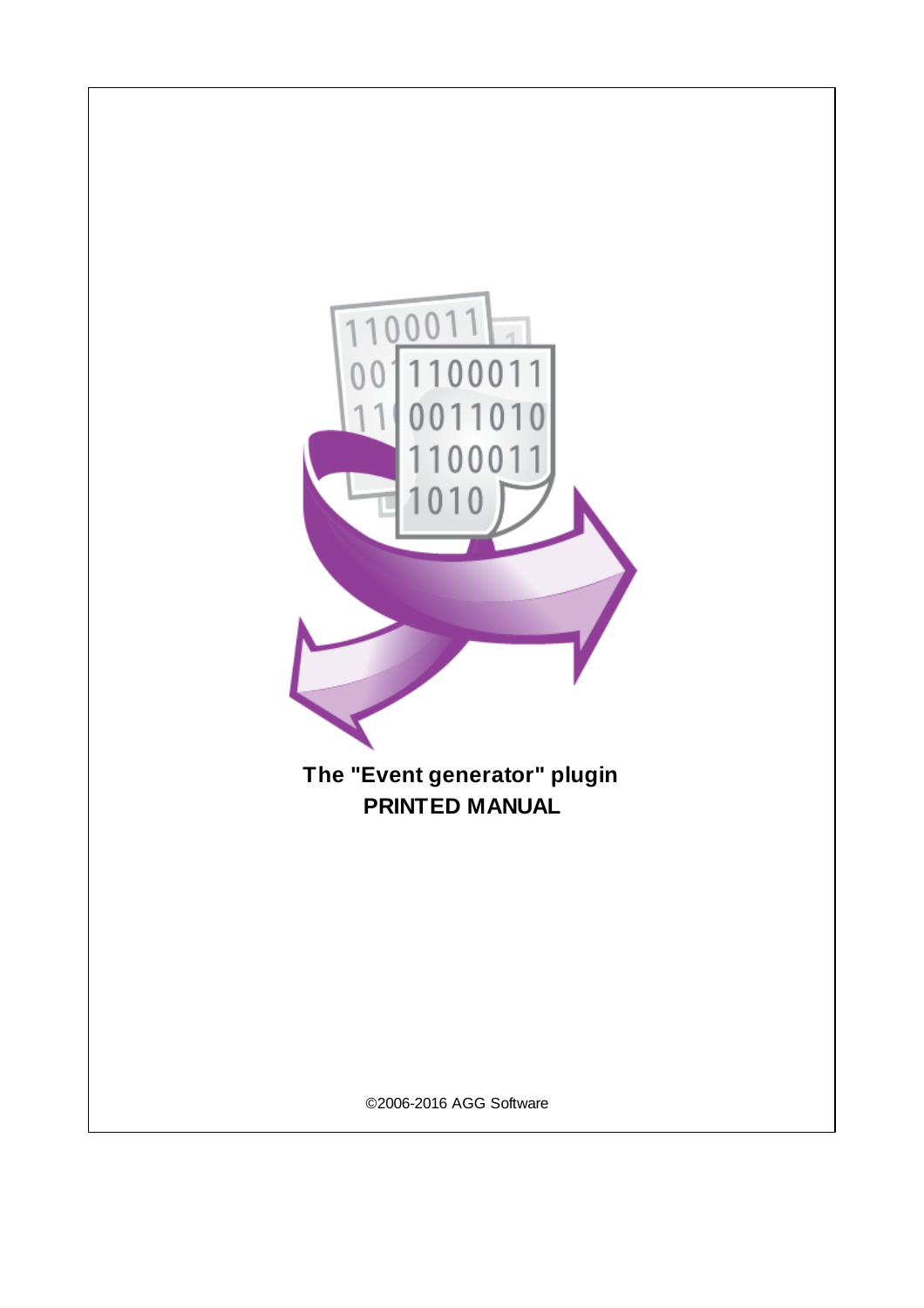# **"Event generator" plugin**

### **©2006-2016 AGG Software**

All rights reserved. No parts of this work may be reproduced in any form or by any means - graphic, electronic, or mechanical, including photocopying, recording, taping, or information storage and retrieval systems - without the written permission of the publisher.

Products that are referred to in this document may be either trademarks and/or registered trademarks of the respective owners. The publisher and the author make no claim to these trademarks.

While every precaution has been taken in the preparation of this document, the publisher and the author assume no responsibility for errors or omissions, or for damages resulting from the use of information contained in this document or from the use of programs and source code that may accompany it. In no event shall the publisher and the author be liable for any loss of profit or any other commercial damage caused or alleged to have been caused directly or indirectly by this document.

Printed: 28.11.2016

**Publisher**

*AGG Software*

**Production** *©2006-2016 AGG Software http://www.aggsoft.com*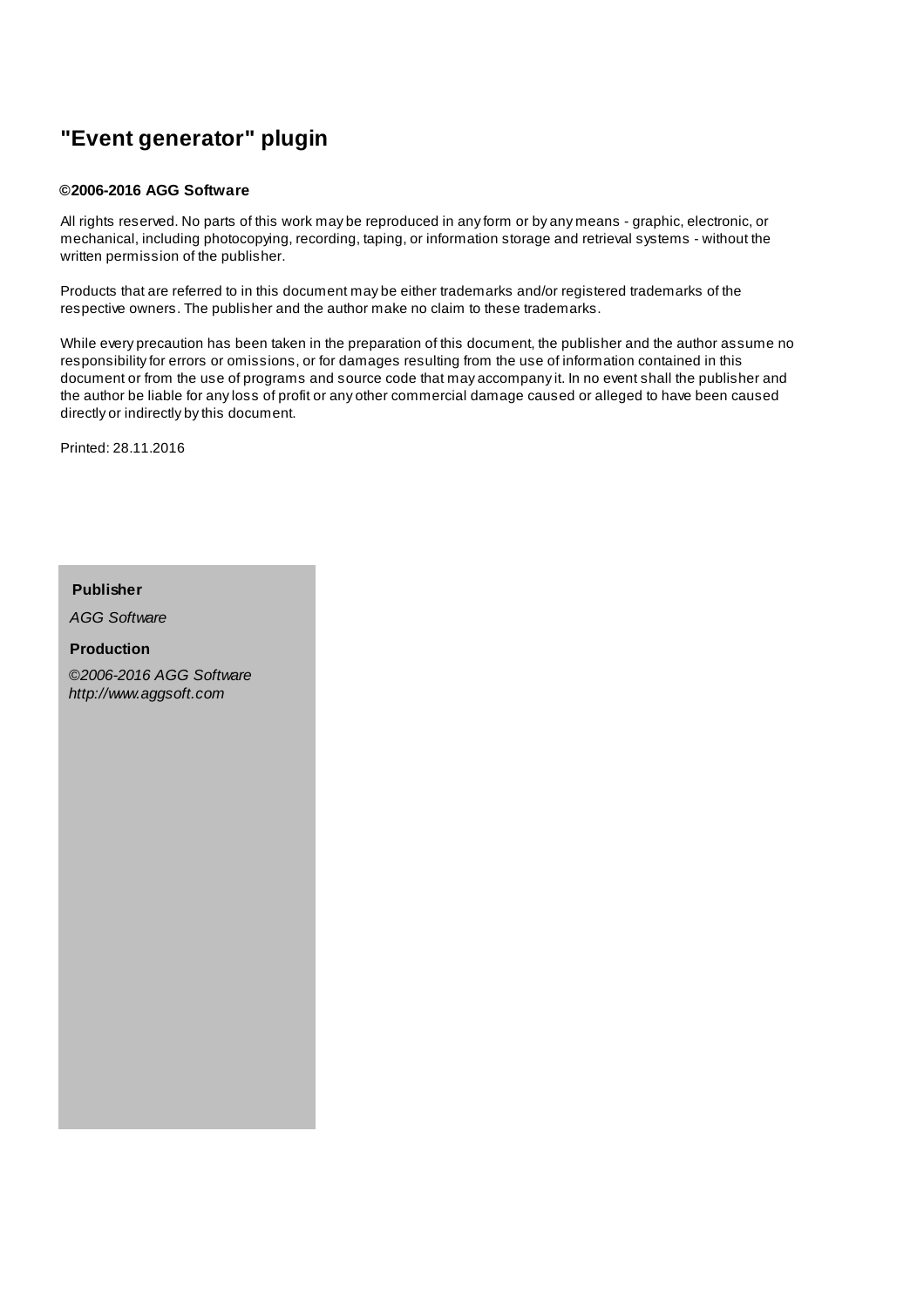# **Table of Contents**

| <b>Part 1 Introduction</b>               |              |
|------------------------------------------|--------------|
| <b>Part 2 System requirements</b>        | 1            |
| <b>Part 3 Installing Event generator</b> | 1            |
| <b>Part 4 Glossary</b>                   | $\mathbf{2}$ |
| <b>Part 5 Configuration</b>              | 3            |
| <b>Part 6 Troubles?</b>                  | 4            |
| 1 Possible problems                      |              |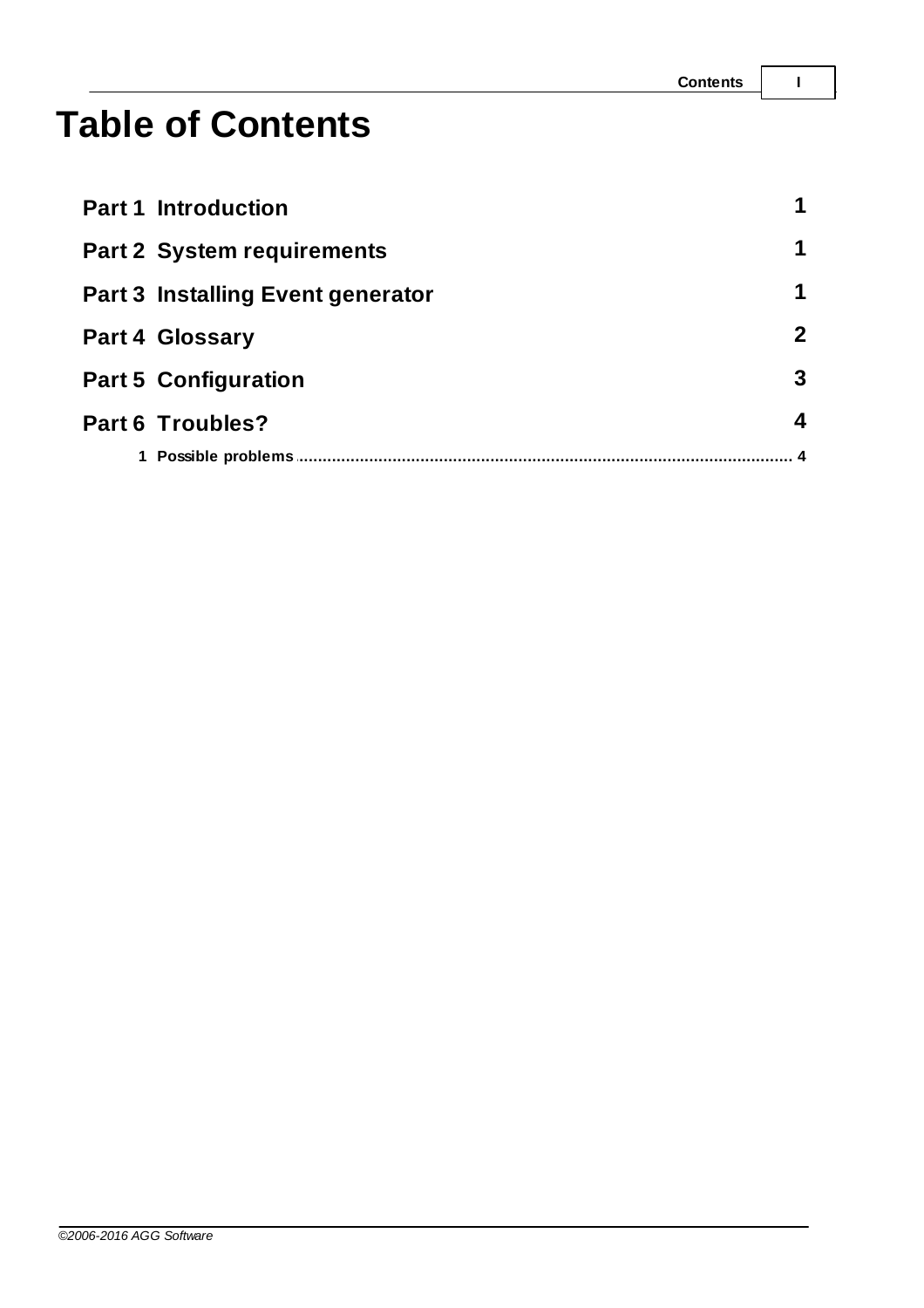### <span id="page-3-0"></span>**1 Introduction**

The filter module "Events generator" for our data loggers (for example, Advanced Serial Data Logger) is an additional module that allows you generate internal program events and handle it with events handling modules. For example, a combination of this module and the "Events notification" module allows you to send emails or execute files if the data packet or any parser item contain a user defined signature. This module allows to filter your data in most simple way too.

### <span id="page-3-1"></span>**2 System requirements**

The following requirements must be met for "Event generator" to be installed:

**Operating system**: Windows 2000 SP4 and above, including both x86 and x64 workstations and servers. A latest service pack for the corresponding OS is required. **Free disk space**: Not less than 5 MB of free disk space is recommended. **Special access requirements**: You should log on as a user with Administrator rights in order to install this module.

The main application (core) must be installed, for example, Advanced Serial Data Logger.

#### **Notes for Microsoft Vista and above**:

Since our software saves data to the registry and installs to the Program Files folder, the following requirements must be met:

- 1. You need Administrator rights to run and install our software
- 2. The shortcut icon of our software will be located on the desktop;
- 3. Windows Vista will ask for your confirmation to continue the installation.

NOTE: You can configure the user account only once in order not to see the above dialog box any more. Search Google for the solution of this problem.

### <span id="page-3-2"></span>**3 Installing Event generator**

- 1. Close the main application (for example, Advanced Serial Data Logger) if it is running;
- 2. Copy the program to your hard drive;
- 3. Run the module installation file with a double click on the file name in Windows Explorer;
- 4. Follow the instructions of the installation software. Usually, it is enough just to click the "Next" button several times;
- 5. Start the main application. The name of the module will appear on the "Modules" tab of the "Settings" window if it is successfully installed.

If the module is compatible with the program, its name and version will be displayed in the module list. You can see examples of installed modules on fig.1-2. Some types of modules require additional configuration. To do it, just select a module from the list and click the "Setup" button next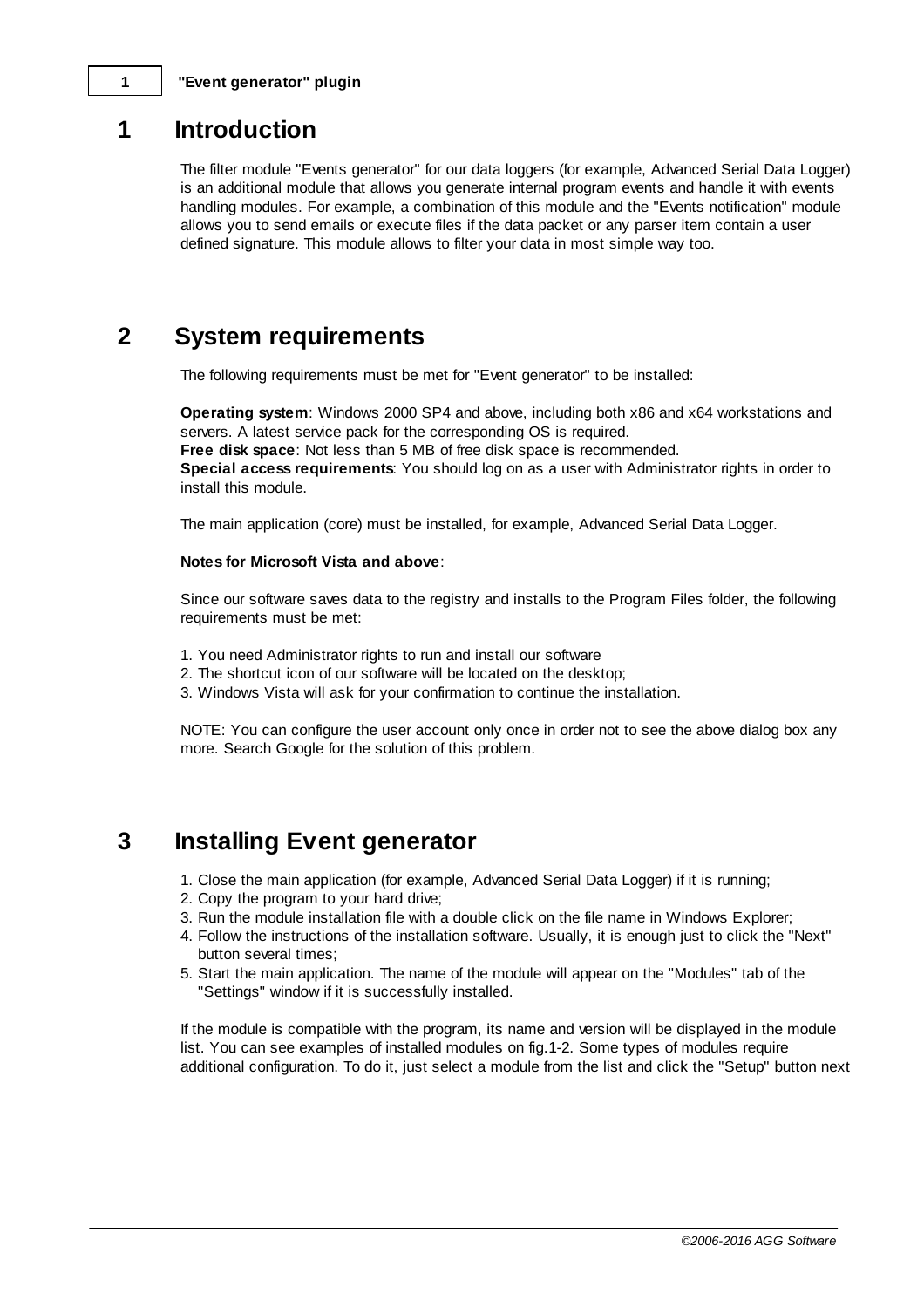to the list. The configuration of the module is described below.

You can see some types of modules on the "Log file" tab. To configure such a module, you should select it from the "File type" list and click the "Advanced" button.

| <b>Configuration options</b> |                                                                                                              |             | 7 | ×      |
|------------------------------|--------------------------------------------------------------------------------------------------------------|-------------|---|--------|
| <b>COM</b> port              | <b>Query Parse Filter</b>                                                                                    |             |   |        |
| Log file                     | Data query module                                                                                            |             |   |        |
| <b>Other</b>                 | None                                                                                                         | ✓           |   | Setup  |
| <b>Modules</b>               | Parser module                                                                                                |             |   |        |
|                              | ASCII data query and parser (default.dll)                                                                    |             |   | Setup  |
| Query Parse<br>Filter        | Parsing and exporting for data sent<br>Parsing and exporting for data received<br>Select data filter modules |             |   |        |
|                              | Module name                                                                                                  | Version     |   |        |
|                              | Events generator (eventgen.dll)<br>✓                                                                         | 4.0.27.1103 |   |        |
| Data export                  |                                                                                                              |             |   |        |
| Events handling              |                                                                                                              |             |   |        |
|                              | Help<br>Up<br>Down                                                                                           |             |   | Setup  |
|                              | 0K                                                                                                           |             |   | Cancel |

**Fig.1. Example of installed module**

## <span id="page-4-0"></span>**4 Glossary**

**Plug-in** - module

**Main program** – the program shell that uses this module. For example: Advanced Serial Data Logger

**Parser** – the module that processes the data flow singling out data packets from it and variables from data packets. These variables are used in data export modules after that.

**Core** - see "Main program".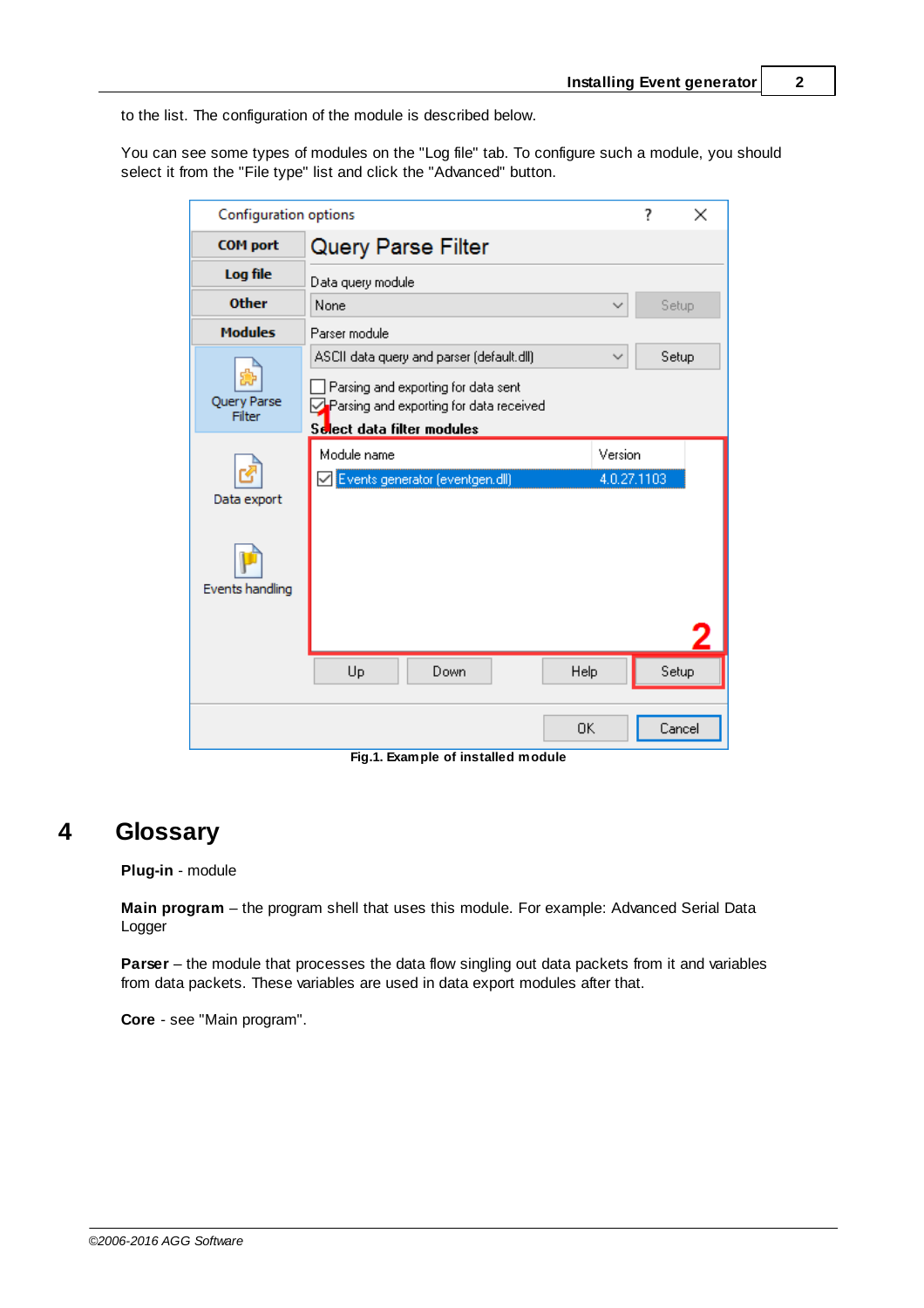# <span id="page-5-0"></span>**5 Configuration**

The module configuration is very simple (fig.1). You should define one or several filtering rules. If some condition is true, the program does what is specified in the "**Action**" field with the matching packet.

| Events generator 4.0.27 build 1103 |           | ?           | ×               |          |              |  |  |  |  |  |
|------------------------------------|-----------|-------------|-----------------|----------|--------------|--|--|--|--|--|
| Place                              | Situation | Type        | Expression      | Action   | Event        |  |  |  |  |  |
| VAL <sub>1</sub>                   | Contains  | Text        | <b>OVERHEAT</b> | Generate | <b>ALARM</b> |  |  |  |  |  |
|                                    |           |             |                 |          |              |  |  |  |  |  |
|                                    |           |             |                 |          |              |  |  |  |  |  |
|                                    |           |             |                 |          |              |  |  |  |  |  |
|                                    |           |             |                 |          |              |  |  |  |  |  |
|                                    |           |             |                 |          |              |  |  |  |  |  |
|                                    |           |             |                 |          |              |  |  |  |  |  |
|                                    |           |             |                 |          |              |  |  |  |  |  |
| ← Add item                         | $\equiv$  | Delete item | اها،<br>P       |          |              |  |  |  |  |  |
|                                    |           |             |                 |          |              |  |  |  |  |  |
| 0K<br>Cancel                       |           |             |                 |          |              |  |  |  |  |  |
| Fig.1 Filtering rules              |           |             |                 |          |              |  |  |  |  |  |

### **Place**

- **Data** the module will test an expression on the "FULL\_DATA\_PACKET" parser item. This item is being added by a parser automatically for each data packet;
- **Data item** type any parser item name, which is defined in the parser module. The filter module will test an expression on this parser item only.

#### **Rule status types (Situation)**

- **Disabled** this rule is disabled and not used for filtering purposes;
- **Contains** this rules checks whether the string/expression from the "Expression" field is present in the data packet;
- **Does not contain** this rules checks whether the string/expression from the "Expression" field is absent in the data packet.

**Expressions types** – Expressions in the "**Expression**" field can be of 2 types:

- **Text** the module will search the data packet for a string specified in the "Expression" field. The search is case-sensitive.
- **Regular expression** the module will use the regular expression specified in the "Expression" field in its search. The search is case-sensitive.

#### **Action types**

**Ignore** – the current data packet will be ignored and will not be exported;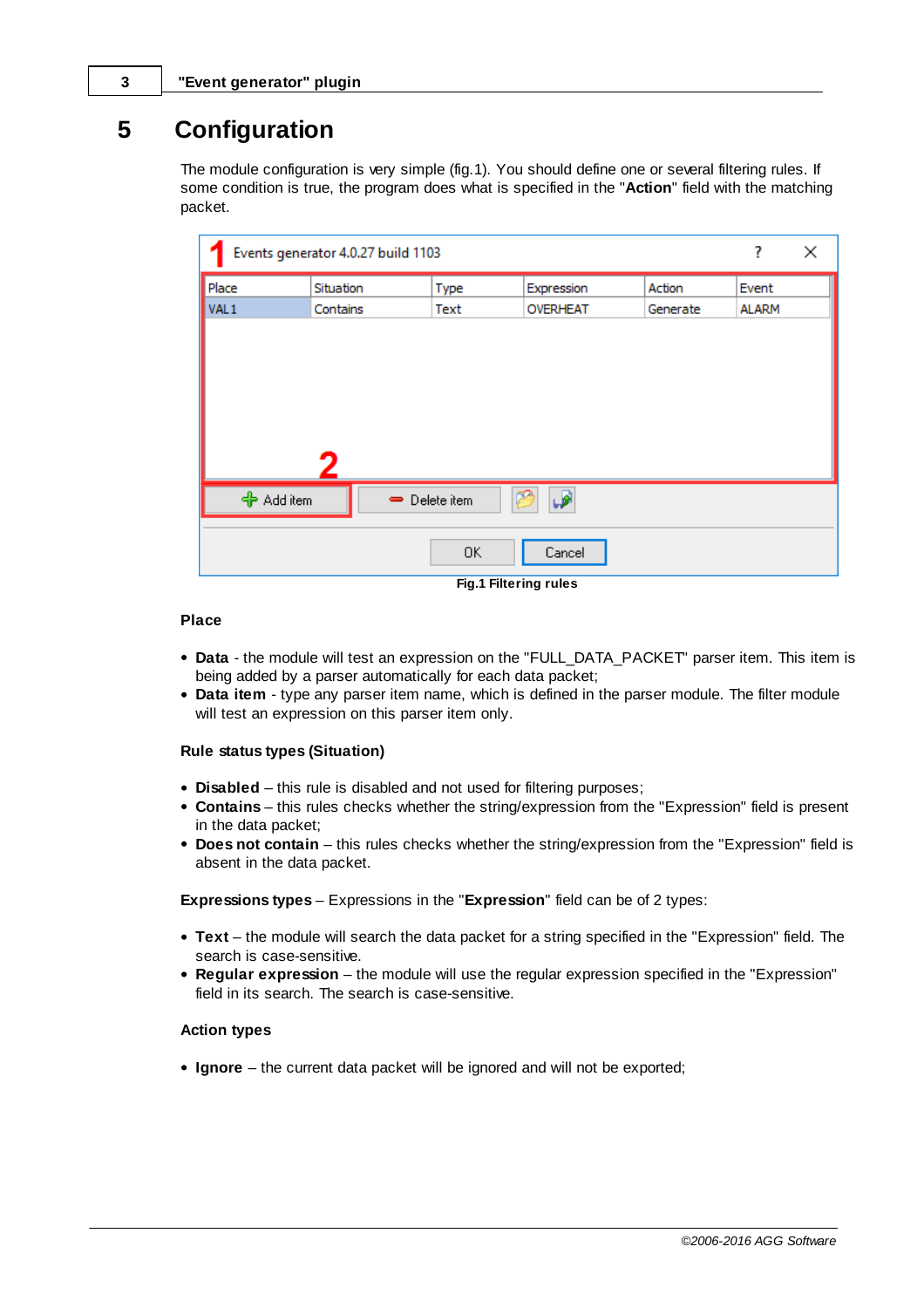- **Export** the current data packet will be parsed and exported.
- **Generate event** the module will prepare and send an event with the name defined in the "**Event**" filed. All parser items from current data packet will be added to this event. For example, you may use these items in templates in the "Events notification" module. (Examples: %DATA\_PACKET %, %FULL\_DATA\_PACKET%, %VALUE1%).

# <span id="page-6-0"></span>**6 Troubles?**

### **6.1 Possible problems**

**No data for publication/exporting** – no data is passed for exporting. Solution: configure the parser, make sure that one or more variables are declared in the parser.

**Error on binding variable with name %s [%s]** – the error usually occurs if data does not correspond to the specified format. For example, the date and time format does not correspond to the data.

**Unable to disconnect from the database [%s]** and **Unable to connect to a database [%s]** – it is impossible to connect/disconnect to/form the database. You should check the parameters of the database connection. The analysis of the additional information will help you locate the error.

**Database access error [%s]**. Stop operations with the database? – the message appears if an error occurs during an attempt to execute an SQL query if the second variant of reacting to errors is selected. The message implies a "Yes" or "No" answer. The analysis of the additional information will help you locate the error.

**Unable to verify your SQL script [%s]** – the message appears when an attempt to analyze your SQL query fails. Check if the syntax of your SQL query is correct.

**Tested successfully** – the message appears if your database connection is successfully tested. It requires no additional actions.

**Database isn't used** – the message appears if the module is temporarily disabled (the "Temporarily disabled" check box is selected) or the database name field is empty. Check the connection parameters.

**Database isn't selected** - the message appears if the database type is not selected. Check the connection parameters.

**Database: %s** – %s contains the database name. The message appears if the database connection is successful. Usually, you see it when you call the module for the first time. It requires no additional actions.

**Invalid data block length (columns=%d,length=%d)** – an internal application error. It means that the data sent by the parser is in an invalid format. Perhaps, you are using the module incompatible with the version of the Advanced Serial Data Logger kernel. Update the versions of both the kernel and the module.

**The time of connection is not due yet (%d,%d)** – the message appears during an attempt to connect to the database after the connection to it has been lost and the "Reconnect after" option is